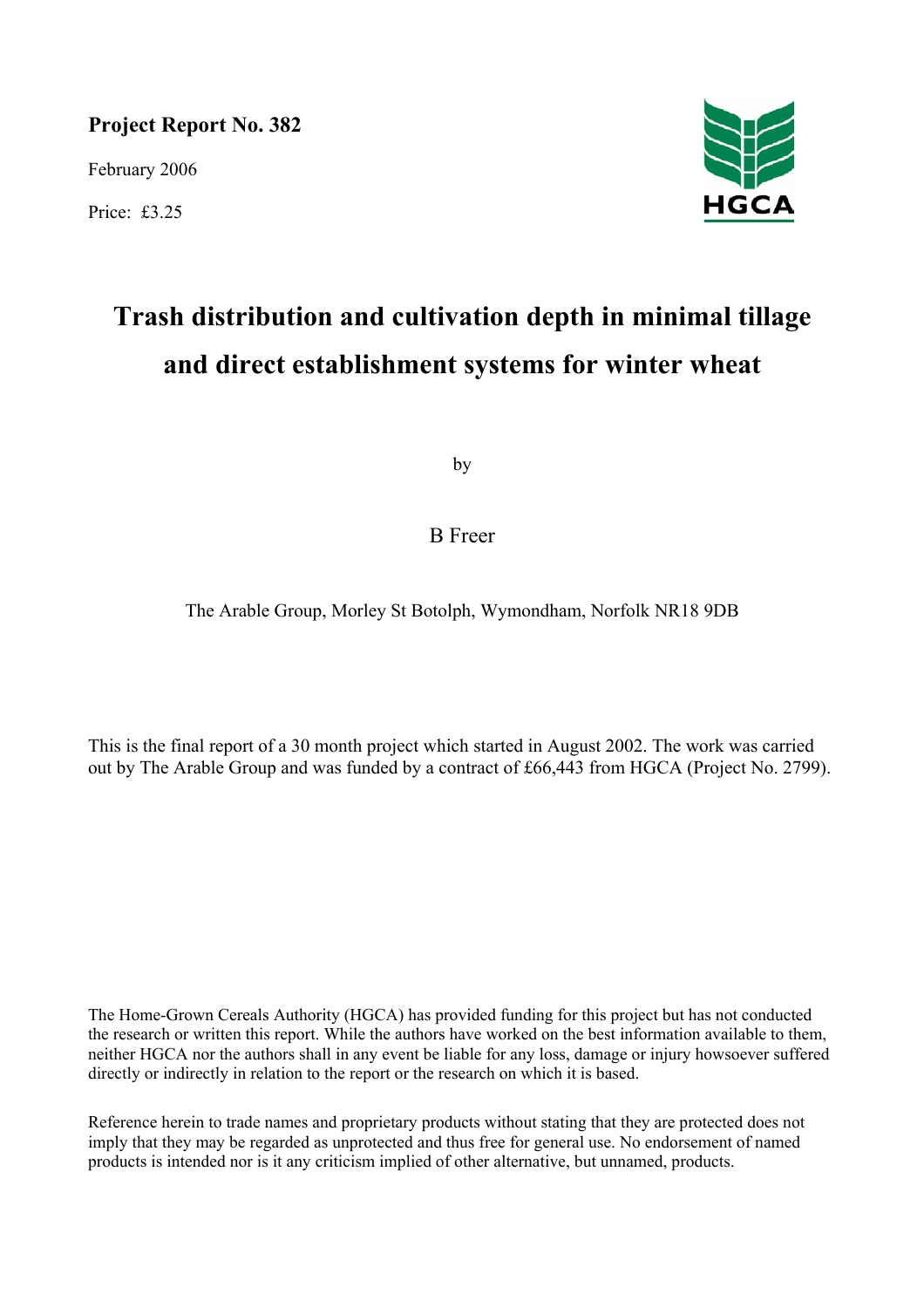## **Contents**

|                       | Page |
|-----------------------|------|
| Abstract              |      |
| Summary               | 2    |
| Introduction          | 3    |
| Materials and methods | 4    |
| Results               | 6    |
| Discussion            | 16   |
| Acknowledgements      | 18   |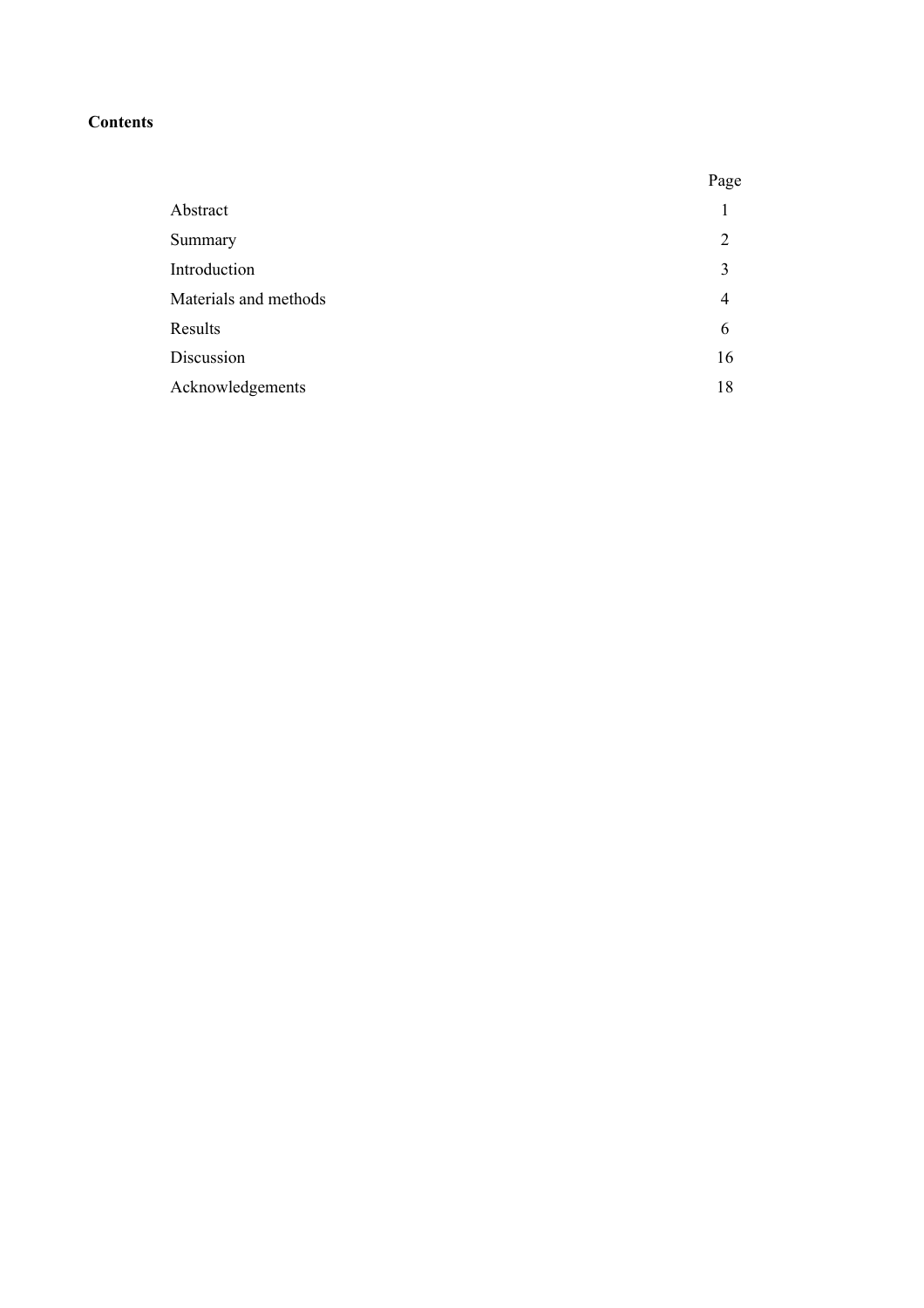#### **Abstract**

A replicated experiment was conducted at four sites over two seasons to examine the effect of stubble raking and varying degrees of straw incorporation on the subsequent establishment and yield of winter wheat.

In each year two sites followed oilseed rape and two followed winter wheat. Different stubble heights and degrees of loose stubble were achieved by topping the harvested stubble. The loose trash was raked using a zig-zag or comb harrow. Soil was cultivated using a set of heavy discs once to a 7 cm depth or twice to a depth of 12 cm, or seed was direct-drilled with no prior cultivation. This resulted in a range of straw:soil mixtures.

Cultivation treatments (including raking) resulted in varying degrees of straw incorporation, assessed as straw on the seedbed surface. Subsequent establishment of the cereal crop was affected by the degree of cultivation. The poorest establishment was associated with the greatest amount of loose surface trash – achieved by trimming the stubble, not raking to distribute the trash evenly and sowing with a disc drill, which did no additional cultivation. The results were confounded to some extent by the deeper disc cultivation resulting in a loss of soil moisture which caused poorer establishment. Reduced yields observed in two of the eight trials were associated with the poorest establishment.

Raking loose trash should only be necessary if the stubble is short, resulting in a higher level of loose surface trash, or if trash is poorly distributed and the following crop is to be direct-drilled with a drill which does no soil mixing in its own right. In other situations, particularly where chopped straw is well spread behind the combine and some straw:soil mixing is achieved through subsequent cultivation, trash re-distribution will be unnecessary.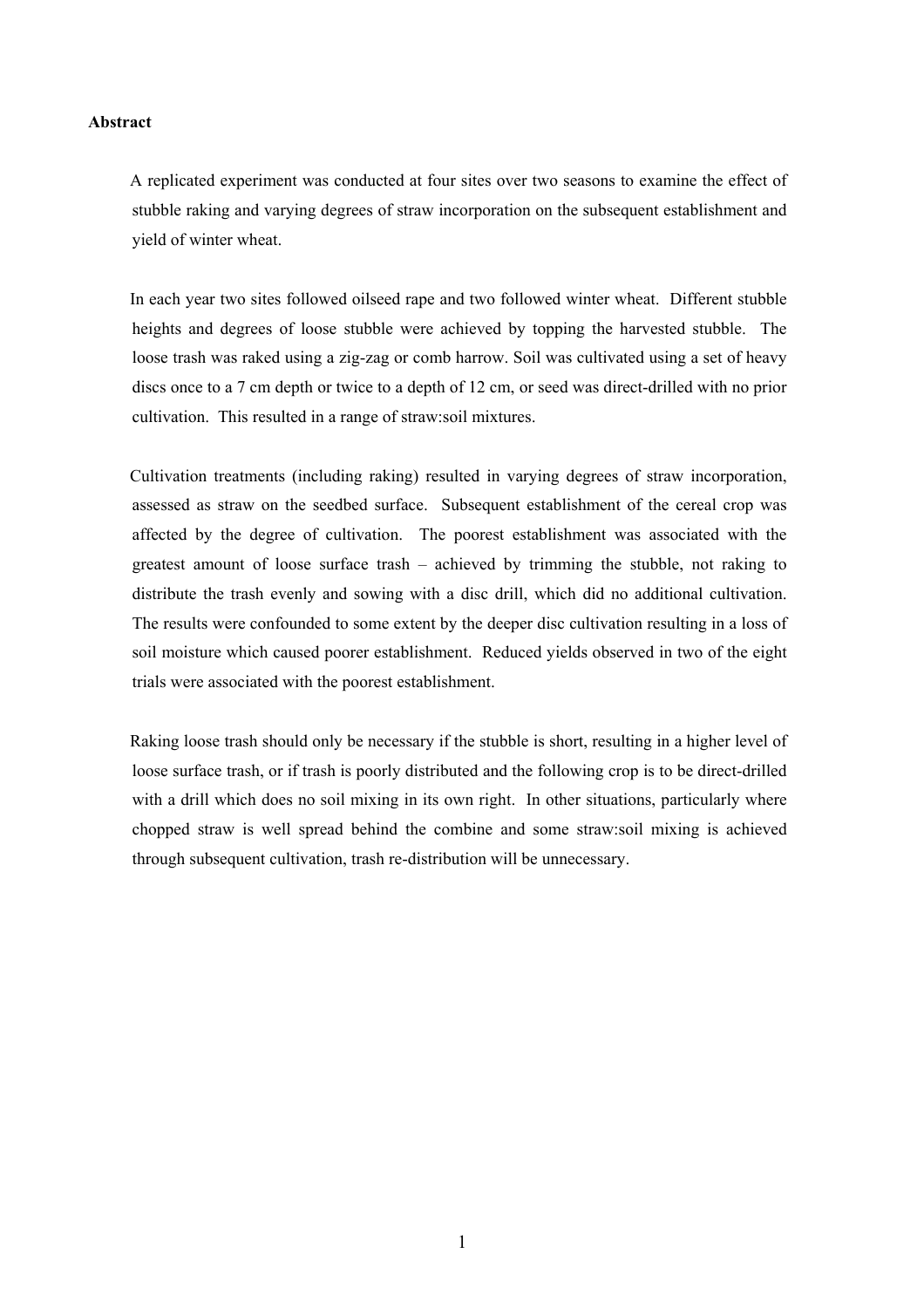#### **Summary**

Large-scale replicated field trials were conducted at four sites (including light, medium and heavy soils) over two seasons (2003 and 2004). Four of these involved first wheats after oilseed rape, and four were second wheats. In each case the previous crop was harvested leaving long stubble (30cm+), and the wheat or rape straw was chopped and spread by the host farmer's combine. The sites were then divided into four blocks, and two were mown to reduce stubble height to 10-15cm. Half of each block was raked using a light zig-zag harrow at  $90^\circ$  to redistribute the trash on the soil surface.

Within each mow/rake combination, one strip was left for direct sowing, a second minimally tilled with discs to about 7cm depth, and one minimally tilled twice to about 12cm depth. Treatments were replicated three times. Two of the sites (one first and one second wheat) were drilled in late Sept. / early Oct. using a disc drill, and two with a tine drill. All subsequent inputs were applied by the host farmer according to their normal practice.

Cultivation treatments (including raking) resulted in varying degrees of straw incorporation assessed as straw on the seedbed surface. Subsequent establishment of the cereal crop was affected by the degree of cultivation. The poorest establishment was associated with the greatest amount of loose surface trash; this was achieved by trimming the stubble (not raking), to distribute the trash evenly and sowing with a disc drill which did no additional cultivation. The results were confounded to some extent by the deeper disc cultivation resulting in a loss of soil moisture which caused poorer establishment. Deleterious yield effects were observed in two of the eight trials and these were associated with the poorest establishment.

Raking loose trash should only be necessary if the stubble is short resulting in a higher level of loose surface trash, trash is poorly distributed and the following crop is going to be directdrilled with a drill which does no soil mixing in its own right. In other situations, particularly where chopped straw is well spread behind the combine and some straw:soil mixing is achieved through subsequent cultivation, trash re-distribution will be unnecessary.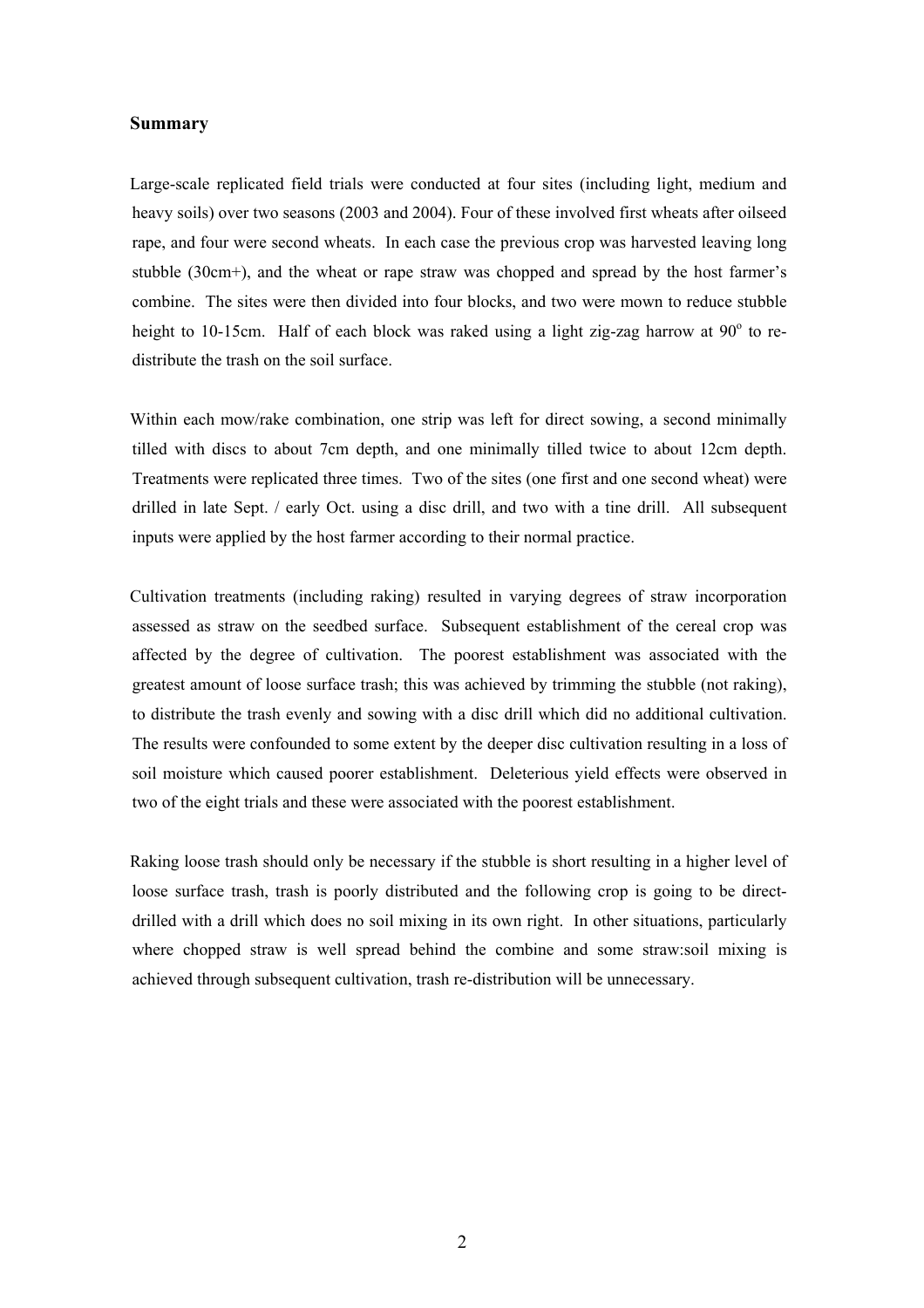#### **Introduction**

Management of the previous crop's residue has been perceived as a major obstacle to the successful adoption of non-inversion minimum tillage and direct drilling due to its interference with the successful establishment of the following crop. This is less of a problem following oilseed rape as the stubble and trash is more brittle and it has had longer to decay prior to the establishment of the subsequent crop. Work has been done previously to demonstrate methods of establishing oilseed rape in the presence of large amounts of trash (HGCA Project Report OS55). This work showed that good establishment was possible as long as soil conditions were suitable to allow good seed: soil contact. A previous project (HGCA Project Report 311) highlighted the benefits from reducing the costs of establishment using minimum tillage and direct drilling and this project started as a result of the findings from the previous experiments.

This project set out to examine establishment of a cereal crop, either following oilseed rape or a previous cereal. Trials were established at four sites on varying soil types using different drills and employing varying degrees of trash mixing. There is a hypothesis that leaving long stubble will minimise the amount of free trash which might ease the establishment of the crop. This was examined using different types of drill (discs or tines) and different degrees of cultivation (direct drilling, shallow disc cultivation or deep disc cultivation). The free trash (as opposed to that attached to the root ball as stubble) is often the main cause of drill blockage and inhibition of good seed to soil contact, particularly if it is poorly distributed by the combine's straw chopper and spreader.

Drill design also has a role to play in the successful establishment of the crop. Those with single discs (eg John Deere 750A) are claimed to be more likely to result in poor establishment in heavy trash situations because they have no method of moving the straw to one side ahead of the seed coulter. Cultivator drills with discs (eg Vaderstad Rapid) fitted with discs ahead of the seed coulters are able to move the trash to one side thus preventing blockages and poor seed:soil contact. Drills with tines (eg Simba Horsch CO4) tend to provide more soil disturbance which assists with moving the trash away from the seed coulter. Disc drills are often associated with "hair pinning" where the straw is folded into the slot created by the disc coulter preventing good seed:soil contact.

Many machinery options and combinations are open to growers who wish to establish crops using noninversion tillage. This project intended to investigate various factors to determine the effects of trash distribution on establishment and yield of winter wheat sown direct or following minimal tillage and the impact that stubble height and trash raking had on this and the importance of minimal tillage cultivation depth. These factors were compared in first and second wheat situations using a range of soil types, using tine and disc drills.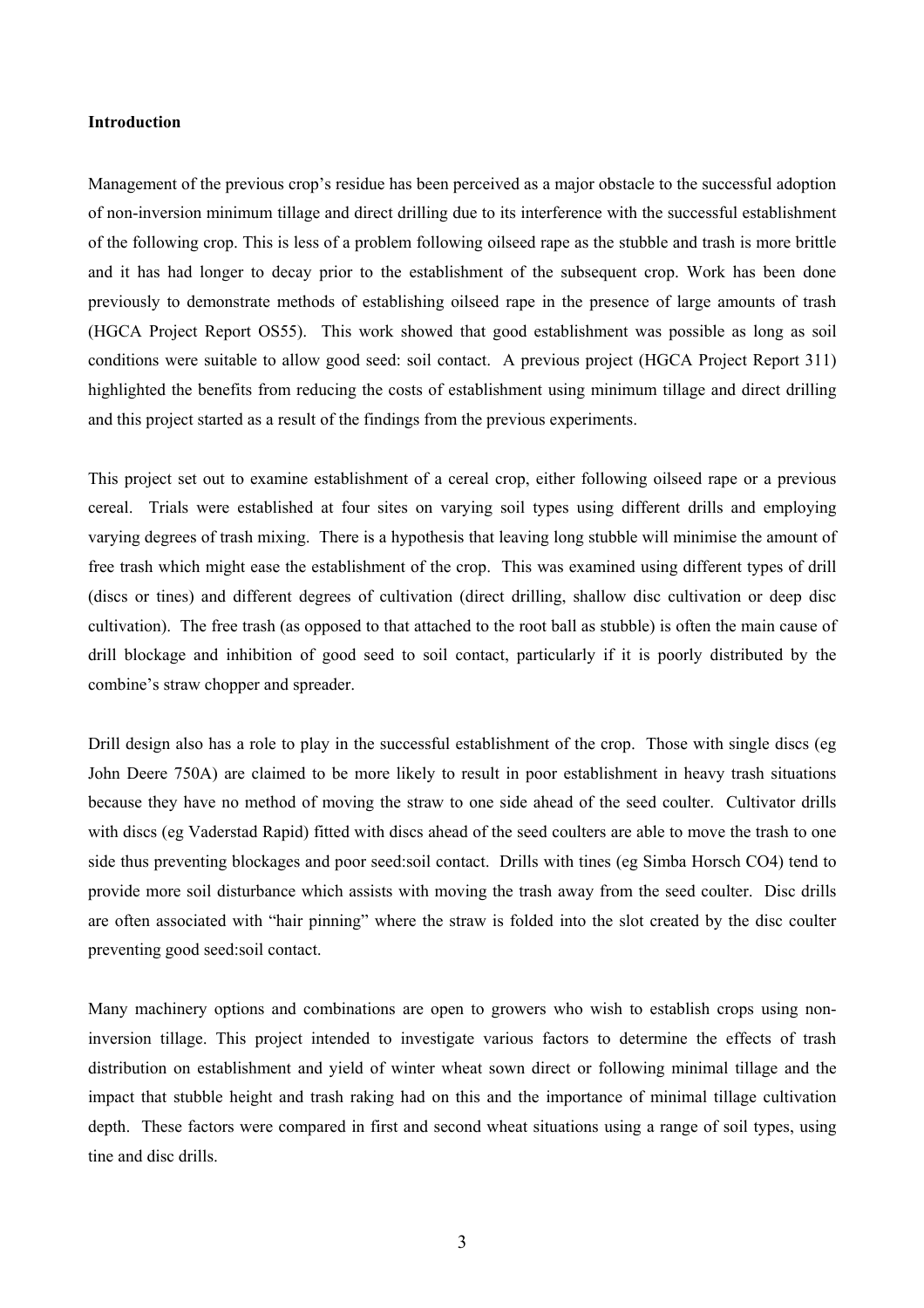## **Materials and methods**

Table 1. Summary of sites, previous crop, soil type and drill used in the experiment

| Location             | Previous crop | Soil type (soil series name) | Drill type        |
|----------------------|---------------|------------------------------|-------------------|
| Bedfordshire 2003    | Wheat         | Heavy (Cannamore)            | Disc (John Deere) |
| Gloucestershire 2003 | WOSR          | Light (Elmton 1)             | Tine (Horsch)     |
| Lincolnshire 2003    | Wheat         | Med/heavy (Andover 1)        | Tine (Horsch)     |
| Kent 2003            | WOSR          | Medium (Batcombe)            | Disc (John Deere) |
| Suffolk 2004         | Wheat         | Heavy (Beccles)              | Disc (Vaderstadt) |
| Gloucestershire 2004 | WOSR          | Light (Elmton 1)             | Tine (Horsch)     |
| Lincolnshire 2004    | Wheat         | Med/heavy (Andover 1)        | Disc (Vaderstadt) |
| Kent 2004            | WOSR          | Medium (Batcombe)            | Disc (John Deere) |

Trials were established following harvest of the previous crop leaving long stubble. The short stubble treatment was trimmed using a topper to achieve two stubble lengths of 10-15 cm and 25-30 cm. The loose trash was raked at right-angles to the direction of combining on the relevant treatments using a light zig-zag harrow. Cultivations were then done in the same direction as the raking using a set of heavy discs to the required depth (7 cm or 12 cm) to create the two minimum tillage treatments. Drilling was done using the drill types shown in table 1. An assessment of surface trash was made at the time of drilling. Crop establishment was assessed in the late autumn and other differences in the treatments observed during the establishment phase. Slug and weed populations were monitored. A summer assessment of ear number was made and a final grain yield assessment was recorded.

The experiment lay out is shown in Figure 1. Stubble was topped in the direction of combining and the straw then raked at 90 degrees. The three cultivation methods were then randomised within each stubble/rake combination. This was replicated four times.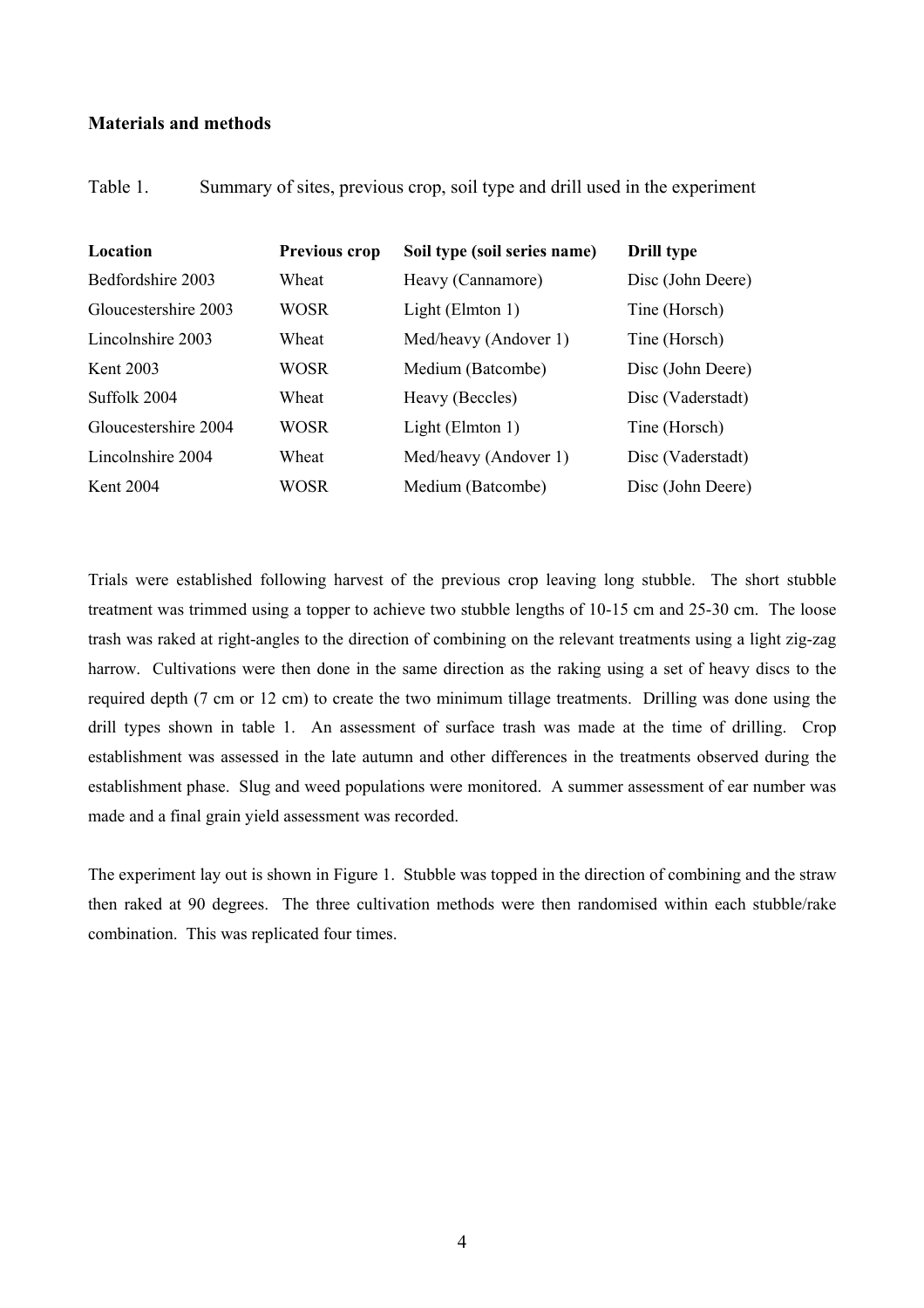

Figure 1. Layout of experiment.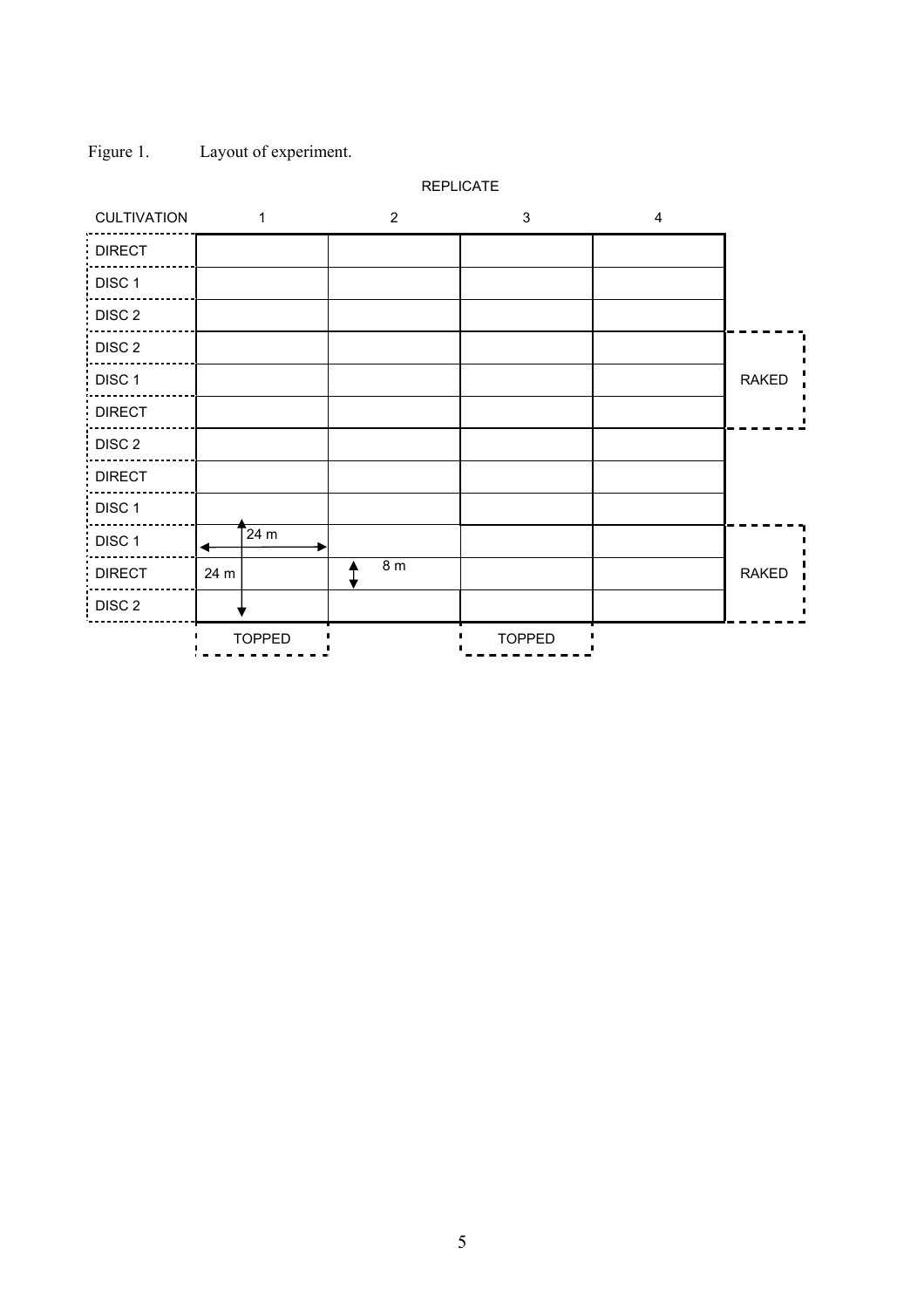## **Results**

Second wheat - year 1

Table 2a. Observed straw cover on soil surface (%) and crop establishment (%). Bedfordshire, 2003

| Stubble height | Cultivation | % Straw cover |           | % Crop establishment |           |
|----------------|-------------|---------------|-----------|----------------------|-----------|
|                | system      | Raked         | Not raked | Raked                | Not raked |
|                | Direct      | 84            | 68        | 59                   | 49        |
| <b>Short</b>   | Disc 7cm    | 56            | 53        | 81                   |           |
|                | Disc 12cm   | 29            | 34        | 81                   | 86        |
|                | Direct      | 76            | 63        | 53                   | 47        |
| Long           | Disc 7cm    | 51            | 50        | 74                   | 77        |
|                | Disc 12cm   | 28            | 30        | 82                   | 79        |

Raking increased straw cover (i.e. improved the distribution of straw) on the surface with direct drilling, particularly when the stubble was short. Cultivation (shallow or deeper min till) reduced surface trash levels and there was little difference between stubble heights. Crop establishment was improved where there was less trash on the surface. Raking tended to improve crop establishment when direct drilling was used.

Table 2b. Observed straw cover on soil surface  $(\%)$  and crop establishment  $(\%)$ . Lincolnshire, 2003

| Stubble height | Cultivation | % Straw cover |           | % Crop establishment |           |
|----------------|-------------|---------------|-----------|----------------------|-----------|
|                | system      | Raked         | Not raked | Raked                | Not raked |
|                | Direct      | 100           | 90        | 58                   | 70        |
| <b>Short</b>   | Disc 7cm    | 80            | 72        | 70                   | 65        |
|                | Disc 12cm   | 58            | 45        | 64                   | 58        |

Raking increased trash coverage with all establishment methods. Cultivation to 12 cm reduced the amount of trash on the surface. Raking increased plant populations with shallow and deep min till, but reduced populations with direct establishment.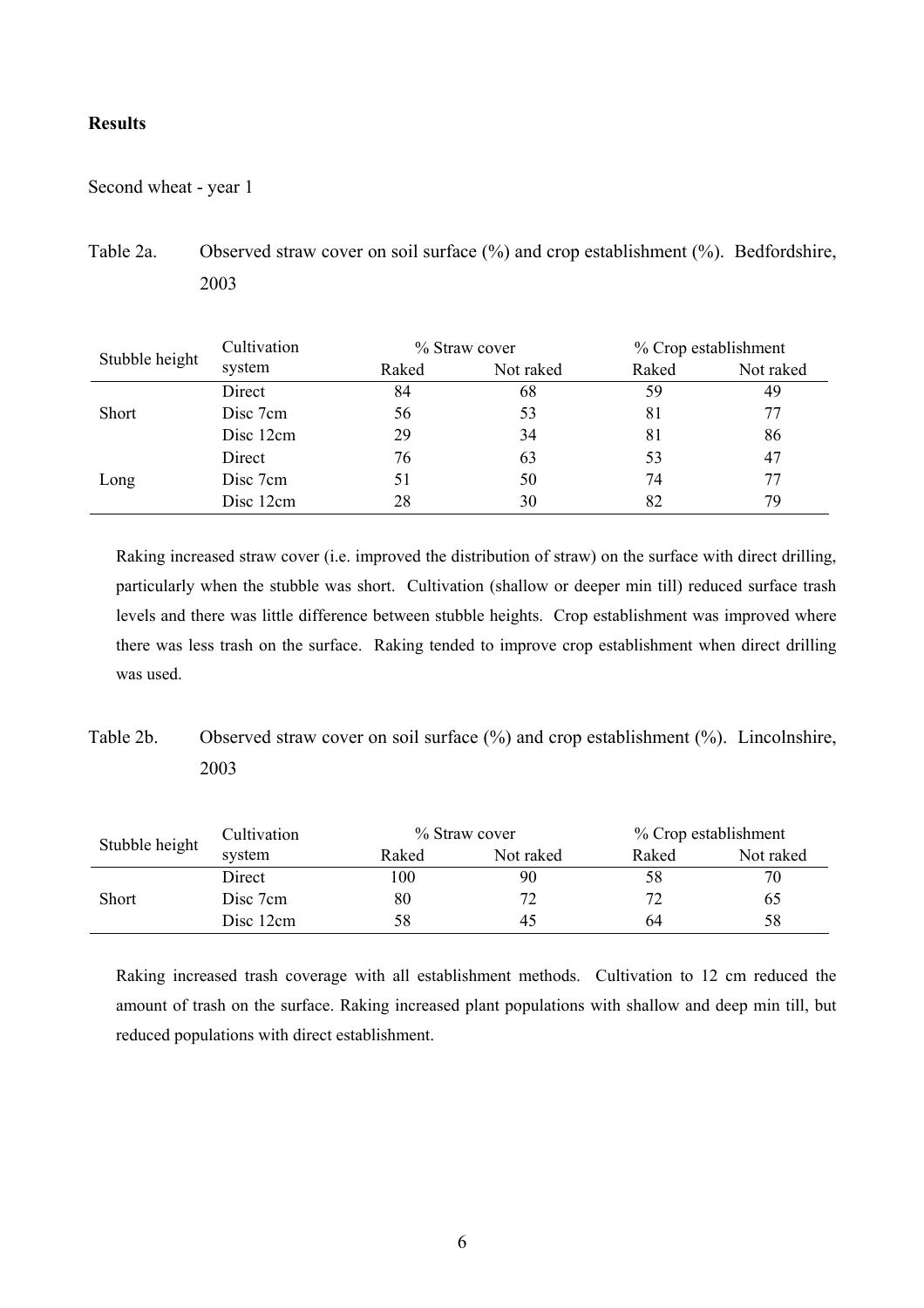## First wheat - year 1

|                | Cultivation | % Straw cover |           | % Crop establishment |           |
|----------------|-------------|---------------|-----------|----------------------|-----------|
| Stubble height | system      | Raked         | Not raked | Raked                | Not raked |
|                | Direct      | 52            | 52        | 82                   | 81        |
| <b>Short</b>   | Disc 7cm    | 22            | 51        | 91                   | 94        |
|                | Disc 12cm   | 49            | 24        | 92                   | 94        |
|                | Direct      | 53            | 56        | 85                   | 78        |
| Long           | Disc 7cm    | 21            | 56        | 89                   | 85        |
|                | Disc 12cm   | 55            | 22        | 94                   | 89        |

Table 2c. Observed straw cover on soil surface (%) and crop establishment (%). Kent, 2003

Raking and stubble height had little overall effect on trash coverage and there was no consistent effect of stubble height or trash raking on plant populations

Table 2d. Observed straw cover on soil surface (%) and crop establishment (%). Gloucestershire, 2004

| Stubble Height | Cultivation | % Straw Cover |           | % Establishment |           |
|----------------|-------------|---------------|-----------|-----------------|-----------|
|                | System      | Raked         | Not raked | Raked           | Not raked |
| <b>Short</b>   | Direct      |               | 69        | 71              | 70        |
|                | Disc 7cm    | 96            |           | 76              | 65        |
|                | Disc 12cm   |               |           | 72              | 73        |
| Long           | Direct      |               |           | 66              | 68        |
|                | Disc 7cm    | 97            | 66        | 73              | 67        |
|                | Disc 12cm   |               |           | 65              | 65        |

Raking increased trash coverage but stubble height had little effect; it also increased plant populations with shallow min till, but not direct or deep min till, however overall differences were small. Short stubble tended to increase plant populations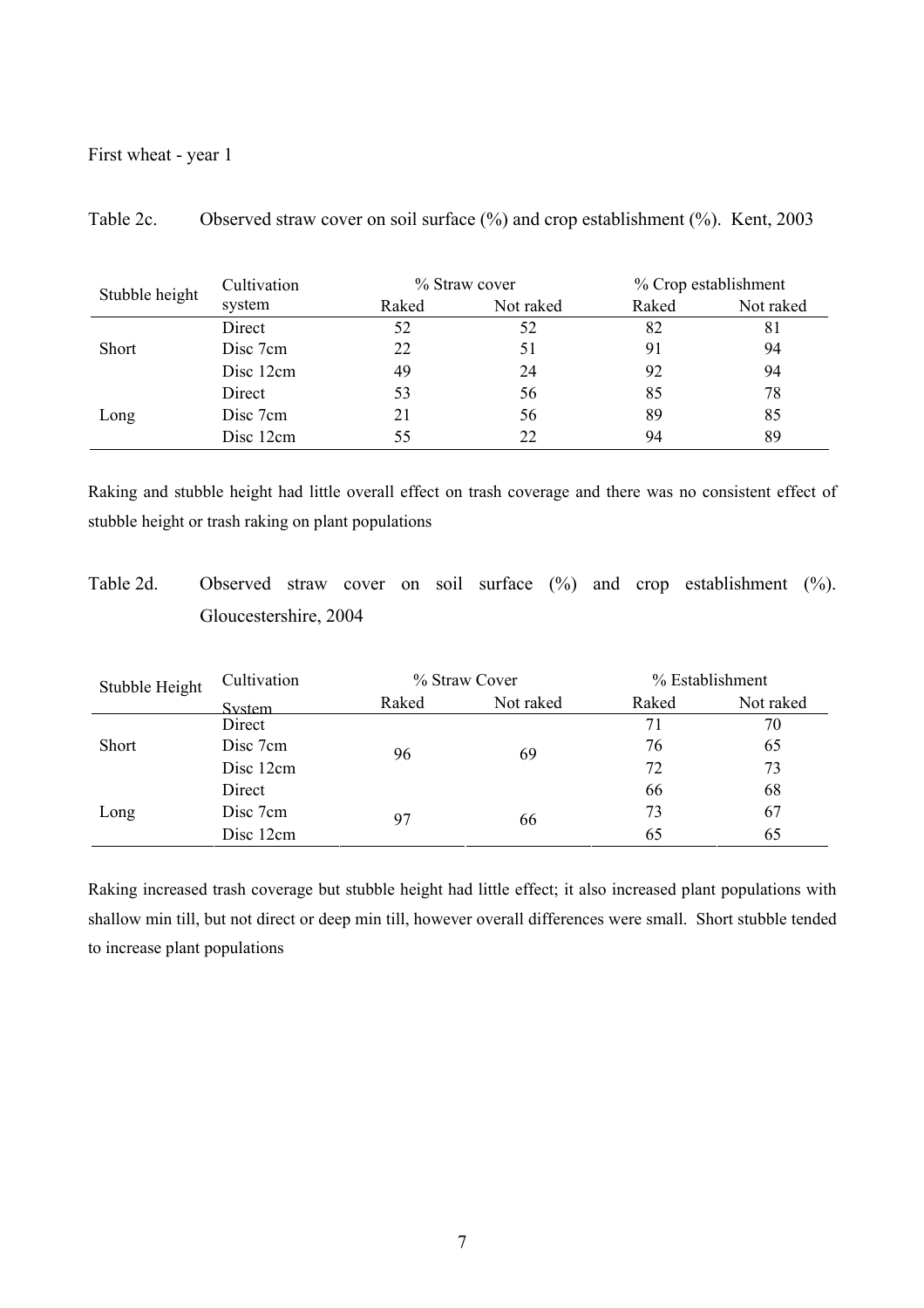# Second wheat - year 2

| Table 3a. |  |  | Observed straw cover on soil surface (%) and crop establishment (%). Suffolk, 2004 |  |
|-----------|--|--|------------------------------------------------------------------------------------|--|
|           |  |  |                                                                                    |  |

| Stubble height | Cultivation |       | % Straw cover |  |  |
|----------------|-------------|-------|---------------|--|--|
|                | system      | Raked | Not raked     |  |  |
|                | Direct      | 74    | 62            |  |  |
| <b>Short</b>   | Disc 7cm    | 54    | 52            |  |  |
|                | Disc 12cm   | 32    | 34            |  |  |
| Long           | Direct      | 86    | 76            |  |  |
|                | Disc 7cm    | 49    | 43            |  |  |
|                | Disc 12cm   | 40    | 42            |  |  |
|                |             |       |               |  |  |

Raking improved straw coverage when no cultivation was done (i.e. direct drill) but cultivations either shallow or deep mixed trash satisfactorily.

Table 3b. Crop establishment (%). Lincolnshire, 2004

| Stubble height | Cultivation |       | % Crop establishment |  |  |
|----------------|-------------|-------|----------------------|--|--|
|                | system      | Raked | Not raked            |  |  |
|                | Direct      | 30    | 35                   |  |  |
| <b>Short</b>   | Disc 7cm    | 42    | 36                   |  |  |
|                | Disc 12cm   | 38    | 42                   |  |  |
|                | Direct      | 38    | 37                   |  |  |
| Long           | Disc 7cm    | 40    | 38                   |  |  |
|                | Disc 12cm   | 38    | 46                   |  |  |

Crop establishment was poor due to dry seedbeds. There was no benefit from raking the trash.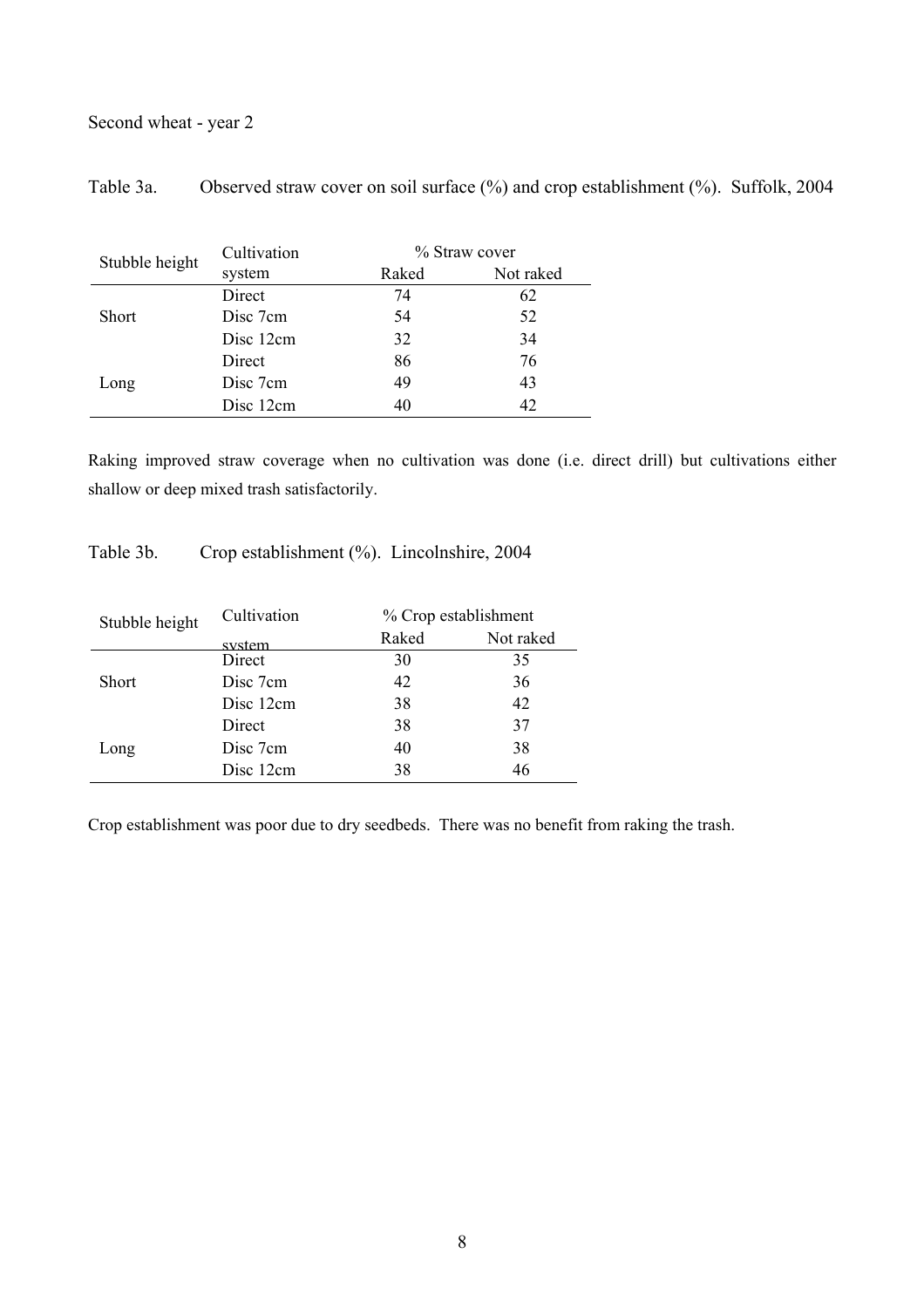## First wheat - year 2

| Stubble height | Cultivation | % Straw cover |           | % Crop establishment |           |
|----------------|-------------|---------------|-----------|----------------------|-----------|
|                | system      | Raked         | Not raked | Raked                | Not raked |
|                | Direct      | 64            | 88        | 85                   | 63        |
| <b>Short</b>   | Disc 7cm    | 90            | 70        | 63                   | 75        |
|                | Disc 12cm   | 30            | 24        | 86                   | 90        |
|                | Direct      | 62            | 88        | 82                   | 61        |
| Long           | Disc 7cm    | 90            | 55        | 87                   | 67        |
|                | Disc 12cm   | 29            | 21        | 82                   | 85        |

Table 3c. Observed straw cover on soil surface (%) and crop establishment (%). Kent, 2004

Raking the trash resulted in better establishment when the crop was direct drilled or where a shallow incorporation with discs was used where the stubble was left long.

Table 3d. Observed straw cover on soil surface (%) and crop establishment (%). Gloucestershire, 2004

| Cultivation |       |               |
|-------------|-------|---------------|
| system      | Raked | Not raked     |
| Direct      | 90    | 74            |
| Disc 7cm    | 88    | 72            |
| Disc 12cm   | 89    | 76            |
| Direct      | 82    | 66            |
| Disc 7cm    | 79    | 64            |
| Disc 12cm   | 78    | 66            |
|             |       | % Straw cover |

Improvements in straw distribution were evident from raking the trash especially when the stubble was short and a direct drill was used.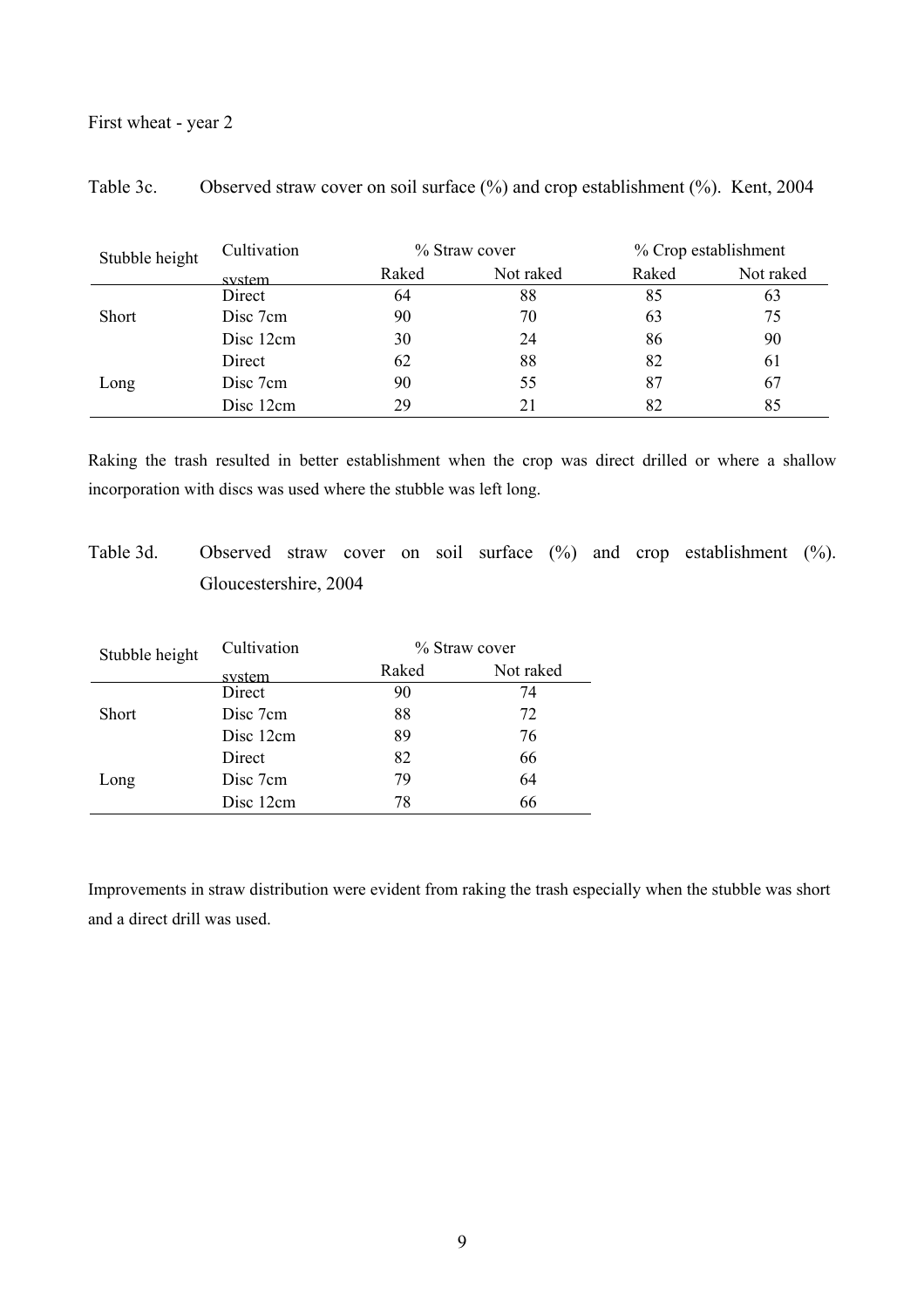# Second wheat - year 1

## Table 4a. Yield (t/ha at 85%dm). Bedfordshire, 2003. LSD 0.86 t/ha

| Stubble height | Cultivation | Yield (t/ha at 85% dm) |       |  |
|----------------|-------------|------------------------|-------|--|
|                | system      | Not Raked              | Raked |  |
|                | Direct      | 8.16                   | 9.17  |  |
| <b>Short</b>   | Disc 7cm    | 10.16                  | 10.31 |  |
|                | Disc 12cm   | 10.26                  | 10.24 |  |
| Long           | Direct      | 8.60                   | 9.18  |  |
|                | Disc 7cm    | 10.35                  | 10.48 |  |
|                | Disc 12cm   | 10.26                  | 10.43 |  |
|                |             |                        |       |  |

Raking the trash improved yield when the crop was direct drilled, particularly when the stubble was short and there was consequently more loose trash on the surface.

Table 4b. Yield (t/ha at 85%dm). Lincolnshire, 2003. LSD 0.77 t/ha

| Stubble height | Cultivation | Yield (t/ha at $85\%$ dm) |       |  |  |  |
|----------------|-------------|---------------------------|-------|--|--|--|
|                | system      | Not Raked                 | Raked |  |  |  |
|                | Direct      | 9.57                      | 8.66  |  |  |  |
| <b>Short</b>   | Disc 7cm    | 9.80                      | 9.88  |  |  |  |
|                | Disc 12cm   | 9.06                      | 895   |  |  |  |

At this site raking the trash appeared to reduce yield when the crop was direct drilled.

First wheat - year 1

Table 4c. Yield (t/ha at 85%dm). Kent, 2003. LSD 0.80 t/ha

|                | Cultivation | Yield (t/ha at 85% dm) |       |  |
|----------------|-------------|------------------------|-------|--|
| Stubble height | system      | Not Raked              | Raked |  |
|                | Direct      | 11.85                  | 12.30 |  |
| <b>Short</b>   | Disc 7cm    | 11.55                  | 12.49 |  |
|                | Disc 12cm   | 11.92                  | 12.70 |  |
|                | Direct      | 12.09                  | 12.34 |  |
| Long           | Disc 7cm    | 11.96                  | 12.75 |  |
|                | Disc 12cm   | 12 25                  | 12.47 |  |

Raking the trash improved yield at this site.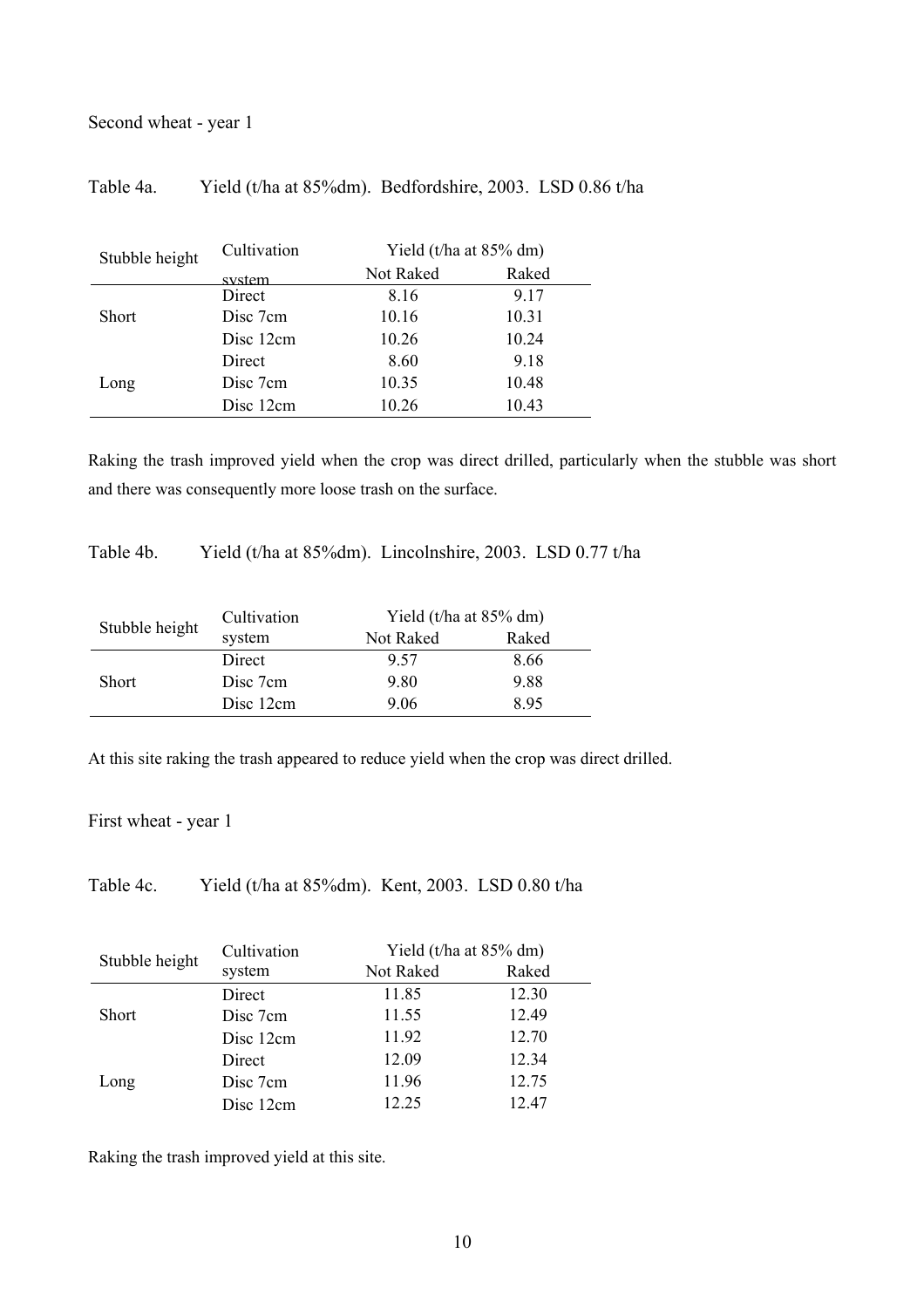| Table 4d. |  |  | Yield (t/ha at 85% dm). Gloucestershire, 2003. LSD 0.77 t/ha |  |
|-----------|--|--|--------------------------------------------------------------|--|
|-----------|--|--|--------------------------------------------------------------|--|

| Stubble Height | Cultivation | Yield (t/ha at $85\%$ dm) |       |  |  |  |
|----------------|-------------|---------------------------|-------|--|--|--|
|                | System      | Not Raked                 | Raked |  |  |  |
|                | Direct      | 7.72                      | 8.64  |  |  |  |
| <b>Short</b>   | Disc 7cm    | 8.12                      | 8.55  |  |  |  |
|                | Disc 12cm   | 8.32                      | 8.56  |  |  |  |
|                | Direct      | 8.39                      | 8.83  |  |  |  |
| Long           | Disc 7cm    | 8.67                      | 8.86  |  |  |  |
|                | Disc 12cm   | 9.02                      | 8.66  |  |  |  |
|                |             |                           |       |  |  |  |

Yield was improved by raking when direct drilling into a short stubble with more loose trash.

# Second wheat - year 2

# Table 5a. Yield (t/ha at 85% dm). Suffolk, 2004. LSD 0.71t/ha

| Stubble height | Cultivation | Yield (t/ha at 85% dm) |       |  |  |  |
|----------------|-------------|------------------------|-------|--|--|--|
|                | system      | Not Raked              | Raked |  |  |  |
|                | Direct      | 10.07                  | 997   |  |  |  |
| <b>Short</b>   | Disc 7cm    | 10.22                  | 10.39 |  |  |  |
|                | Disc 12cm   | 10.06                  | 10.37 |  |  |  |
|                | Direct      | 9.69                   | 10.22 |  |  |  |
| Long           | Disc 7cm    | 10.53                  | 10.32 |  |  |  |
|                | Disc 12cm   | 10.23                  | 10.45 |  |  |  |

There were no significant differences at this site.

Table 5b. Yield (t/ha at 85% dm). Lincolnshire, 2004. LSD 0.96t/ha

| Stubble height | Cultivation |           | Yield (t/ha at 85% dm) |
|----------------|-------------|-----------|------------------------|
|                | system      | Not Raked | Raked                  |
|                | Direct      | 9.39      | 9.01                   |
| <b>Short</b>   | Disc 7cm    | 9.75      | 8.32                   |
|                | Disc 12cm   | 9.11      | 9.25                   |
|                | Direct      | 9.16      | 8.72                   |
| Long           | Disc 7cm    | 9.14      | 9.59                   |
|                | Disc 12cm   | 9.06      | 9.50                   |

There were no significant differences at this site.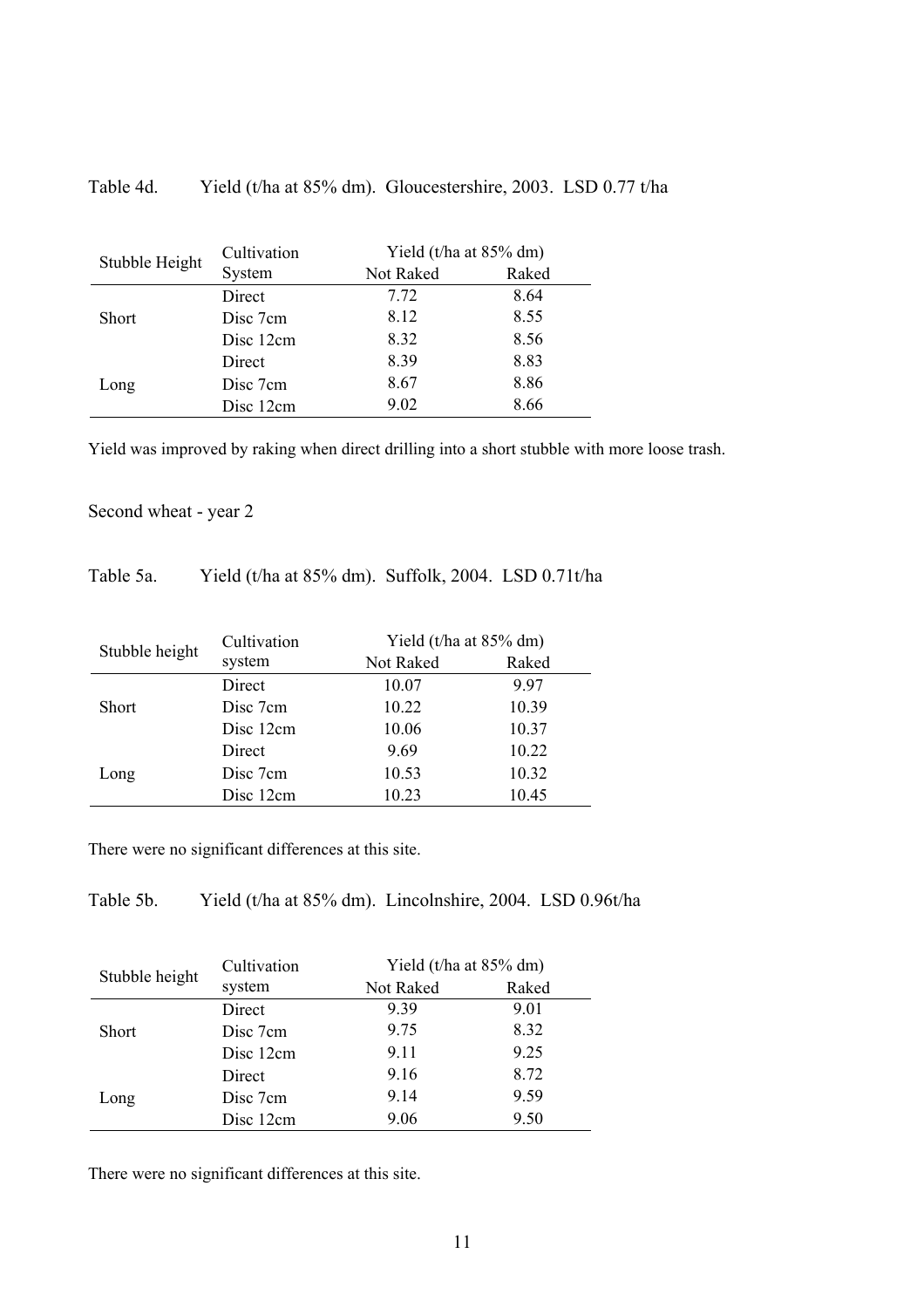# First wheat – year 2

# Table 5c. Yield (t/ha at 85% dm). Kent, 2004. LSD 0.62 t/ha

| Stubble height | Cultivation |           | Yield (t/ha at 85% dm) |  |  |
|----------------|-------------|-----------|------------------------|--|--|
|                | system      | Not Raked | Raked                  |  |  |
|                | Direct      | 11.31     | 11.51                  |  |  |
| <b>Short</b>   | Disc 7cm    | 11.46     | 10.82                  |  |  |
|                | Disc 12cm   | 11.23     | 11.55                  |  |  |
|                | Direct      | 11.17     | 11.48                  |  |  |
| Long           | Disc 7cm    | 11.41     | 11.11                  |  |  |
|                | Disc 12cm   | 11.34     | 12.34                  |  |  |
|                |             |           |                        |  |  |

Raking the trash improved yield where the stubble was long and deeper discing was employed. Conversely raking reduced yield where the stubble was short and shallow discing was used.

Table 5d. Yield (t/ha at 85% dm). Gloucestershire, 2004. LSD 1.53 t/ha

| Stubble height | Cultivation | Yield (t/ha at 85% dm) |       |  |
|----------------|-------------|------------------------|-------|--|
|                | system      | Not Raked              | Raked |  |
|                | Direct      | 5.46                   | 5.12  |  |
| <b>Short</b>   | Disc 7cm    | 5.19                   | 6.95  |  |
|                | Disc 12cm   | 5.67                   | 4.65  |  |
|                | Direct      | 5.77                   | 5.16  |  |
| Long           | Disc 7cm    | 6.24                   | 5.90  |  |
|                | Disc 12cm   | 6.03                   | 4.52  |  |

This site suffered from a high black-grass infestation which was poorly controlled. There were no significant differences.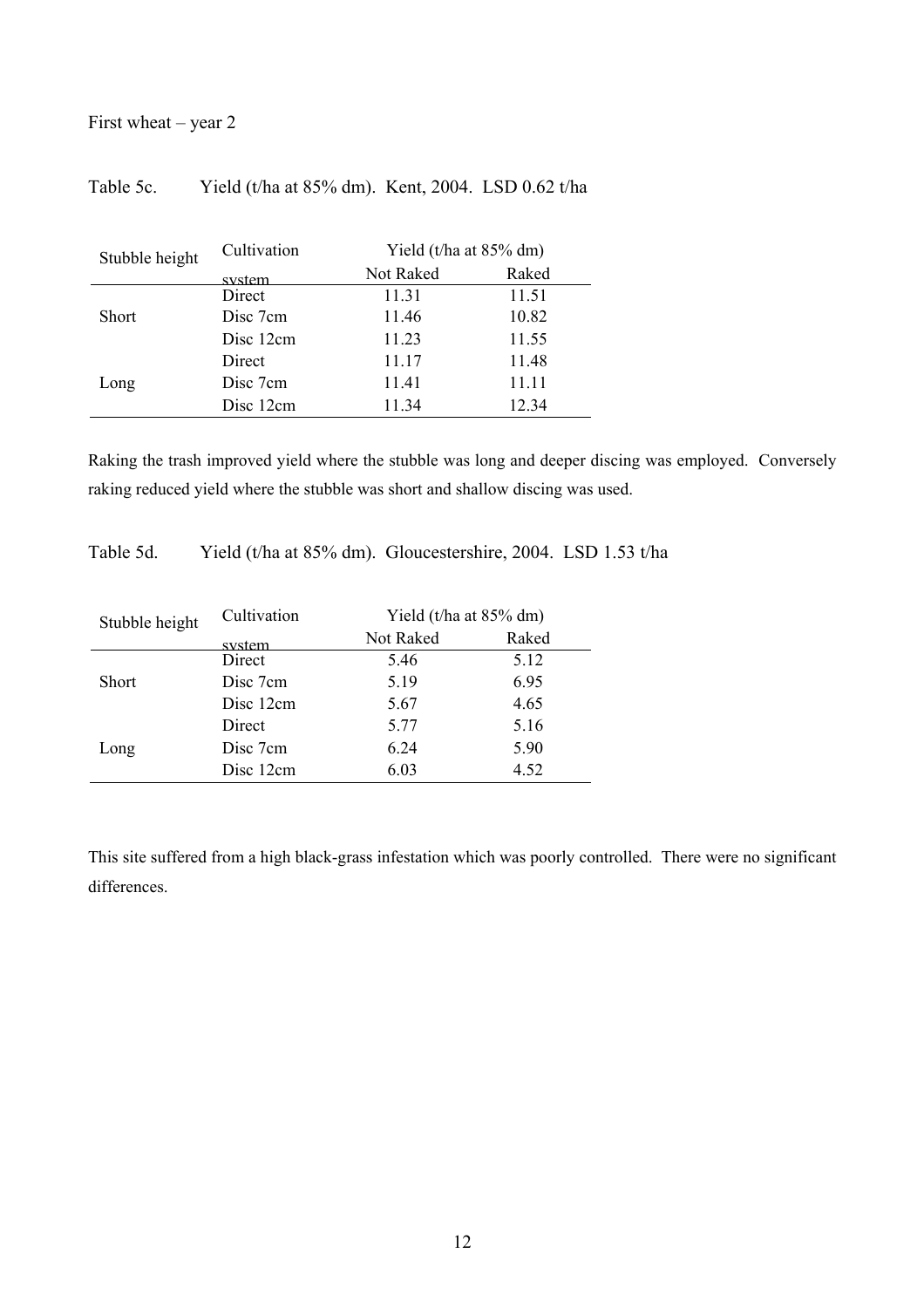| Stubble    | Cultivation |        |                          | Not Raked |           |      |        |                          | Raked     |           |      |
|------------|-------------|--------|--------------------------|-----------|-----------|------|--------|--------------------------|-----------|-----------|------|
| height     | system      | Glos 1 | Kent 1                   | Glos 2    | Kent 2    | Mean | Glos 1 | Kent 1                   | Glos 2    | Kent 2    | Mean |
| Drill Type |             | Ho     | JD                       | Ho        | JD        |      | Ho     | JD                       | Ho        | JD        |      |
|            | Direct      | 7.72   | 11.85                    | 5.46      | 11.31     | 9.09 | 8.64   | 12.30                    | 5.12      | 11.51     | 9.39 |
| Short      | Disc 7cm    | 8.12   | 11.55                    | 5.19      | 11.46     | 9.08 | 8.55   | 12.49                    | 6.95      | 10.82     | 9.70 |
|            | Disc 12cm   | 8.32   | 11.92                    | 5.67      | 11.23     | 9.29 | 8.56   | 12.70                    | 4.65      | 11.55     | 9.37 |
| Mean       |             |        | 9.15                     |           |           |      | 9.49   |                          |           |           |      |
|            | Direct      | 8.39   | $\overline{\phantom{a}}$ | 5.77      | 11.17     | 8.44 | 8.83   | $\overline{\phantom{a}}$ | 5.16      | 11.48     | 8.49 |
| Long       | Disc 7cm    | 8.67   | $\overline{\phantom{a}}$ | 6.24      | 11.41     | 8.77 | 8.86   | $\overline{\phantom{a}}$ | 5.90      | 11.11     | 8.62 |
|            | Disc 12cm   | 9.02   | $\blacksquare$           | 6.03      | 11.34     | 8.80 | 8.66   | $\overline{\phantom{a}}$ | 4.52      | 12.34     | 8.51 |
| <b>LSD</b> |             | 0.42   | <b>NS</b>                | <b>NS</b> | <b>NS</b> |      | 0.42   | <b>NS</b>                | <b>NS</b> | <b>NS</b> |      |
| Mean       |             |        |                          | 8.67      |           |      |        |                          | 8.54      |           |      |
| Mean       |             |        |                          | 8.91      |           |      |        |                          | 9.02      |           |      |

Table 6. Summary of first wheat following winter oilseed rape situations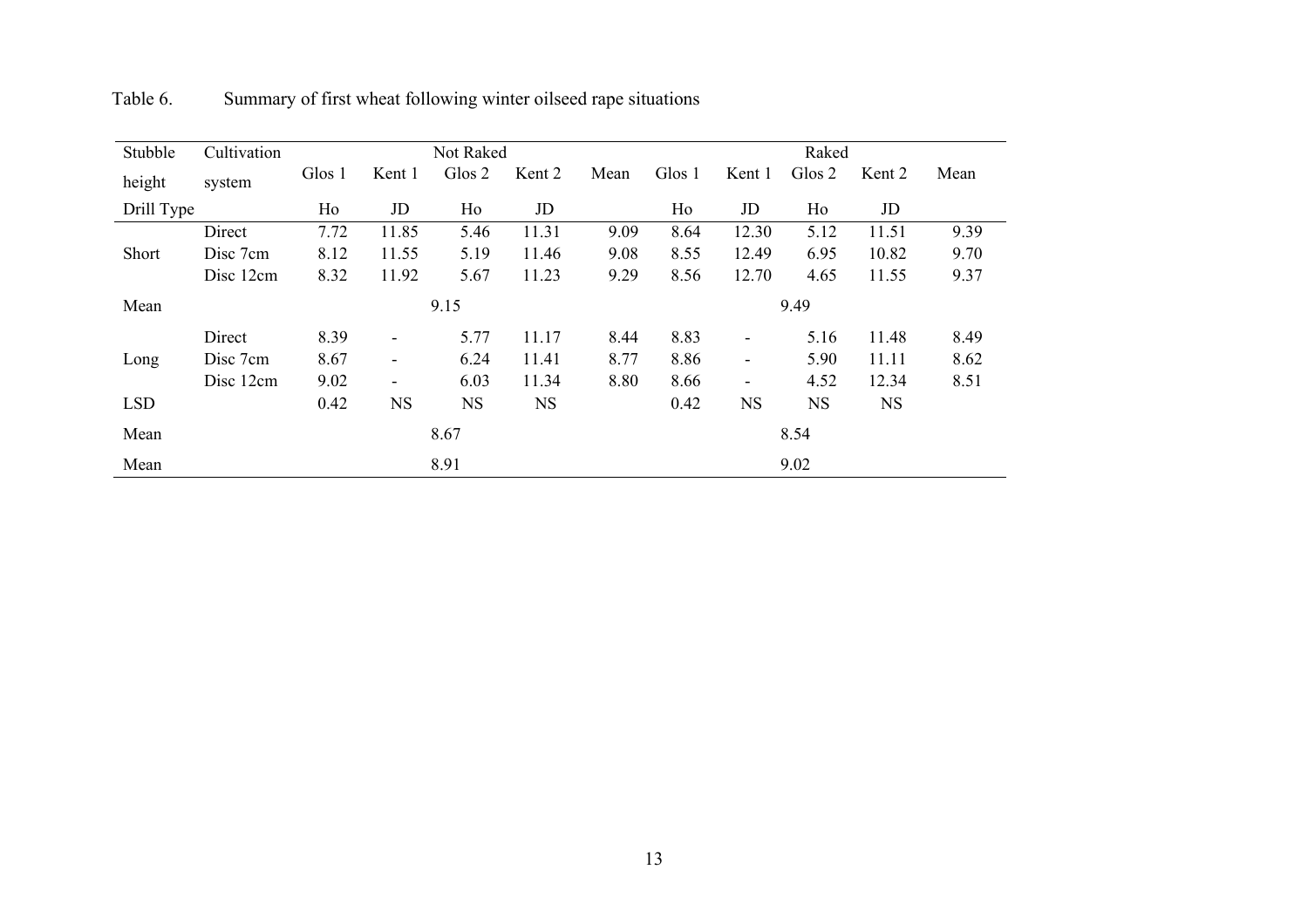| Table 7. | Summary of second wheat situations |
|----------|------------------------------------|
|          |                                    |

| Stubble    | Cultivation |        |                          | Not Raked         |           |       | Raked  |                          |                   |           |       |
|------------|-------------|--------|--------------------------|-------------------|-----------|-------|--------|--------------------------|-------------------|-----------|-------|
| height     | system      | Beds 1 | Lincs 1                  | Suff <sub>2</sub> | Lincs 2   | Mean  | Beds 1 | Lincs 1                  | Suff <sub>2</sub> | Lincs 2   | Mean  |
| Drill Type |             | JD     | Ho                       | Vd                | Vd        |       | JD     | Ho                       | Vd                | Vd        |       |
|            | Direct      | 8.16   | 9.57                     | 10.07             | 9.39      | 9.30  | 9.17   | 8.66                     | 9.97              | 9.01      | 9.20  |
| Short      | Disc 7cm    | 10.16  | 9.80                     | 10.22             | 9.75      | 9.98  | 10.31  | 9.88                     | 10.39             | 8.32      | 9.72  |
|            | Disc 12cm   | 10.26  | 9.06                     | 10.06             | 9.11      | 9.62  | 10.24  | 8.95                     | 10.37             | 9.25      | 9.70  |
| Mean       |             |        | 9.63                     |                   |           |       | 9.54   |                          |                   |           |       |
|            | Direct      | 8.60   | $\overline{\phantom{a}}$ | 9.69              | 9.16      | 9.15  | 9.18   | $\overline{\phantom{a}}$ | 10.22             | 8.72      | 9.37  |
| Long       | Disc 7cm    | 10.35  | $\blacksquare$           | 10.53             | 9.14      | 10.01 | 10.48  | $\overline{\phantom{a}}$ | 10.32             | 9.59      | 10.13 |
|            | Disc 12cm   | 10.26  | $\blacksquare$           | 10.23             | 9.06      | 9.85  | 10.43  | $\overline{\phantom{a}}$ | 10.45             | 9.50      | 10.13 |
| <b>LSD</b> |             | 0.86   | 0.77                     | <b>NS</b>         | <b>NS</b> |       | 0.86   | 0.77                     | <b>NS</b>         | <b>NS</b> |       |
| Mean       |             |        |                          | 9.67              |           |       |        |                          | 9.88              |           |       |
| Mean       |             |        |                          | 9.65              |           |       |        |                          | 9.71              |           |       |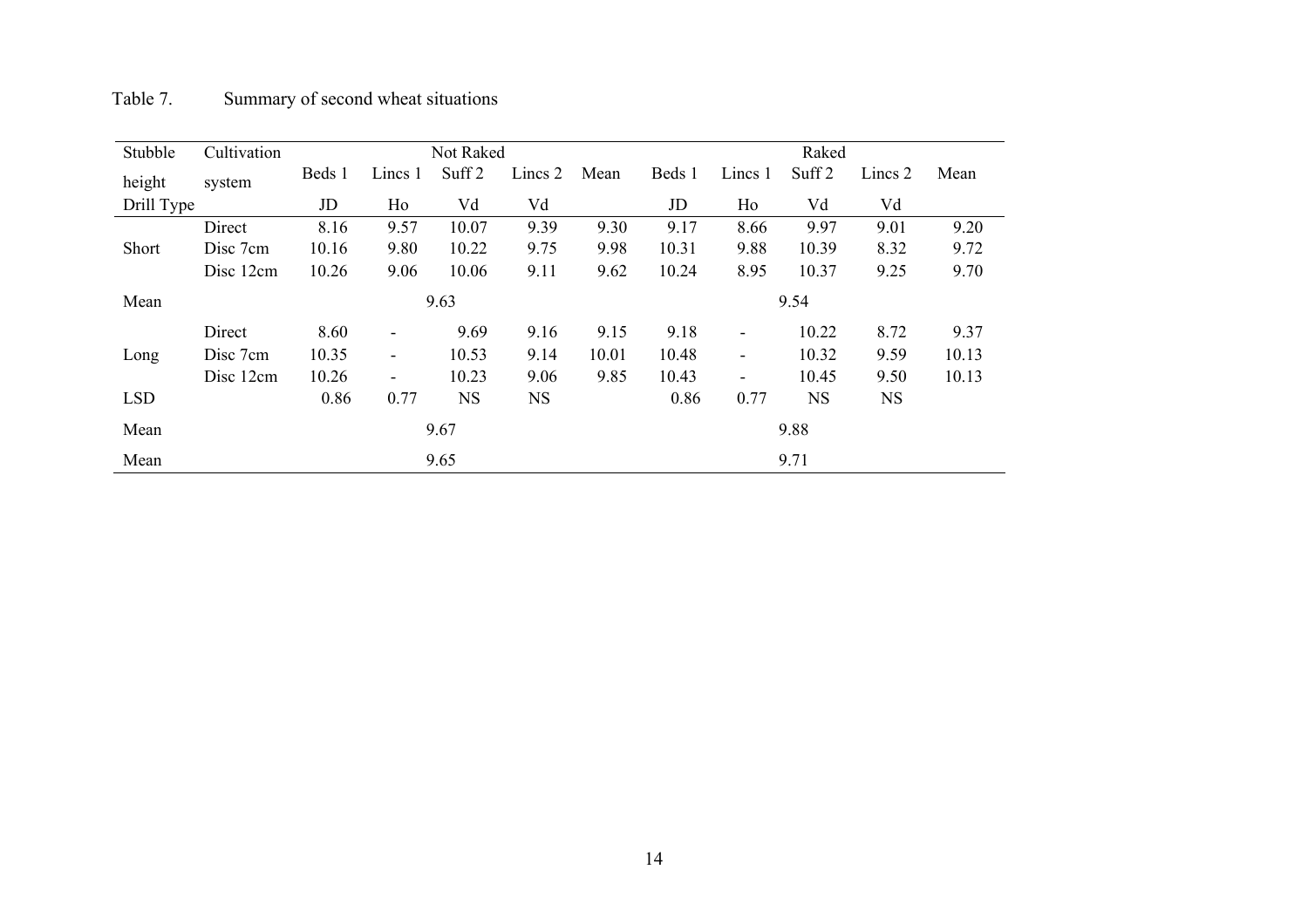| Stubble height | Cultivation system | Yield (t/ha at 85% dm) |       | Margin over cultivation costs $(f/ha)$ |       |  |
|----------------|--------------------|------------------------|-------|----------------------------------------|-------|--|
|                |                    | Not Raked              | Raked | Not Raked                              | Raked |  |
|                | Direct             | 9.12                   | 9.30  | 522                                    | 518   |  |
| <b>Short</b>   | Disc 7cm           | 9.53                   | 9.71  | 527                                    | 543   |  |
|                | Disc 12cm          | 9.46                   | 9.54  | 498                                    | 487   |  |
| Mean           |                    | 9.37                   | 9.52  |                                        |       |  |
|                | Direct             | 8.80                   | 8.93  | 503                                    | 496   |  |
| Long           | Disc 7cm           | 9.39                   | 9.38  | 518                                    | 503   |  |
|                | Disc 12cm          | 9.32                   | 9.32  | 559                                    | 474   |  |
| Mean           |                    | 9.17                   | 9.21  |                                        |       |  |
| Overall mean   |                    | 9.27                   | 9.36  |                                        |       |  |

## Table 8. Overall summary of yield effects (t/ha at 85% dm)

Costs of operations used for calculations  $(f/ha)$ 

Direct drilling 25<br>Disc to 7 cm 45 Disc to 7 cm 45<br>Disc to 12 cm 70

Disc to 12 cm 70<br>Raking 15 Raking

Stubble trimming (in the experiment this was done as a separate operation (estimated cost £15/ha) in commercial operation this would be part of the harvesting cost and it would be fair to add some cost to cutting the stubble shorter in terms of reduced harvester output and increased fuel). This operation has not been costed in the table above.

The greatest margin was achieved by leaving the stubble long and cultivating to a depth of 12 cm. Raking was economic only when the stubble was short and the cultivation was shallow.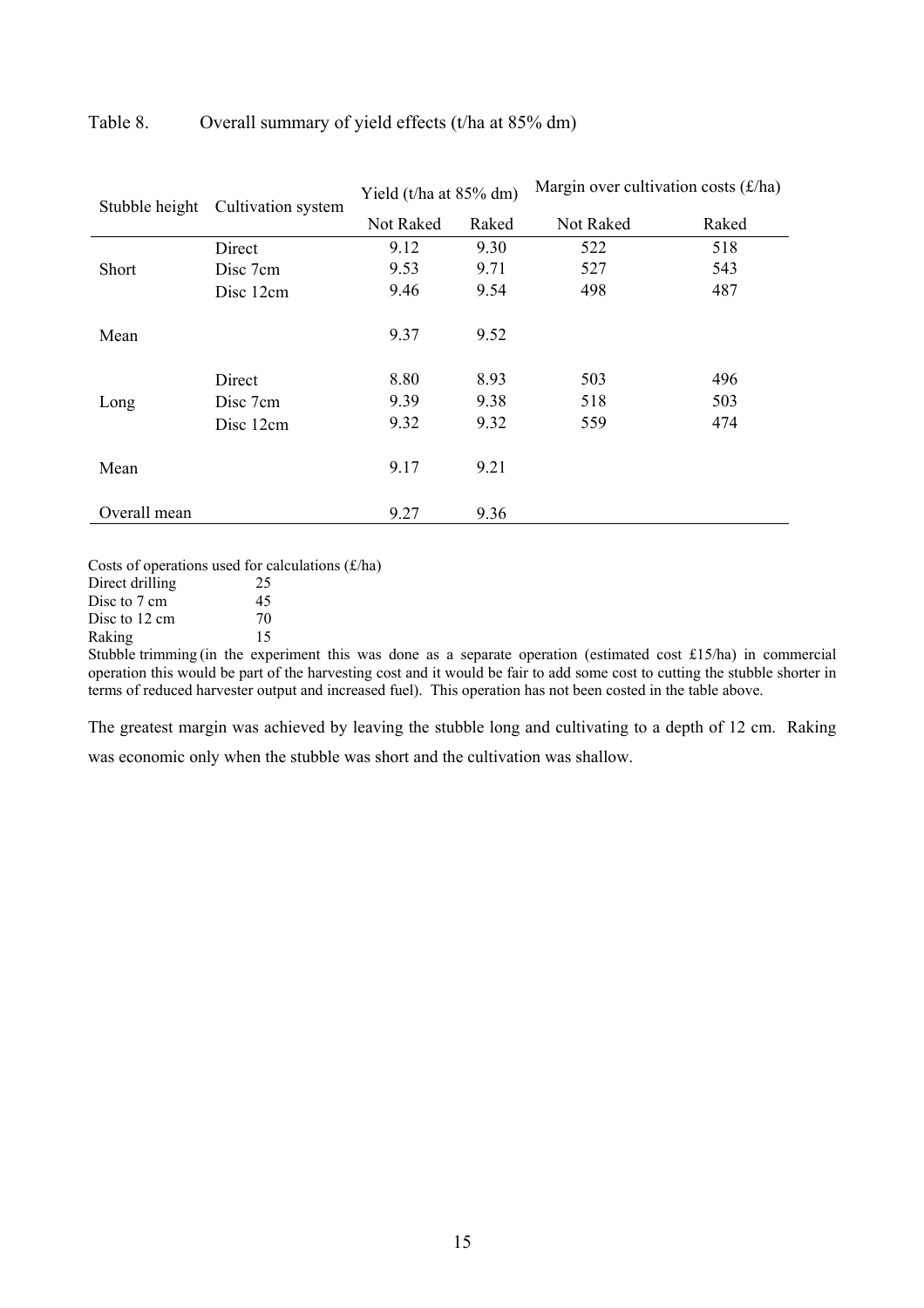### **Discussion**

#### Rotational position

Two positions were examined, firstly the establishment of a first wheat following oilseed rape (Table 6), perhaps the most obvious situation to consider minimal tillage and secondly a second wheat where the quantity of trash is higher (Table 7). It could be supposed that in the latter situation the problem of high levels of trash are more likely to impede establishment of the following crop where non-inversion cultivations are employed and that raking the trash to improve it distribution would be of maximum benefit. Conversely it could be argued that in the wheat following rape situation there would be a greater risk from slug damage and high levels of surface trash poorly distributed would encourage predation by slugs. Assessments of slug damage were made at all sites during the establishment period however damage was minimal in 2002/3 and the dry autumn in 2003 meant that there was no slug activity in the 2004 harvest year.

In year 1 (2003) raking improved yields at both first wheat sites (wheat following rape) but the reason is unclear as there was little effect on crop establishment from treatments in Kent (Table 2c) however at the Gloucestershire site raking did improve crop establishment particularly when shallow discing was employed (Table 2d). In year 2 (2004) raking the trash improved establishment only where the crop was direct drilled or where long stubble was shallowly incorporated at the Kent site (table 3c) and where the wheat was direct drilled into a short stubble at the Gloucestershire site(table 3d).

In the second wheat situations in year 1, raking improved crop establishment particularly when the straw was incorporated with discs at the Bedfordshire site (Table 2a) and subsequent yield (Table 4a) and this establishment effect was also observed at the Lincolnshire site (Table 2b) but the effect was not translated to yield where raking reduced yield particularly when direct drilled (Table 4b). In year 2, raking proved inconclusive in terms of crop establishment at both sites (Tables 3a and 3b) and there were no differences in yield (Tables 5a and 5b).

#### Drill type

The greatest differences in the series of experiments were observed when direct drilling was compared to shallow or deeper discing. Whatever the stubble treatment employed, direct drilling particularly at sites where the John Deere (JD) drill was used (Bedfordshire, year 1 and Kent in both years) and more particularly where levels of trash were greatest (second cereal at the Bedfordshire site) showed the greatest yield penalty. This drill was unique in that it was the only machine used in the experiment that did no cultivation as the seed was sown. This meant that surface trash was not mixed with the soils at all. In first wheat situations, where the machines were dealing with a lower level of trash following oilseed rape differences between establishment techniques were smaller (Kent , years 1 & 2). The Horsch (Ho) drill, which cultivates as it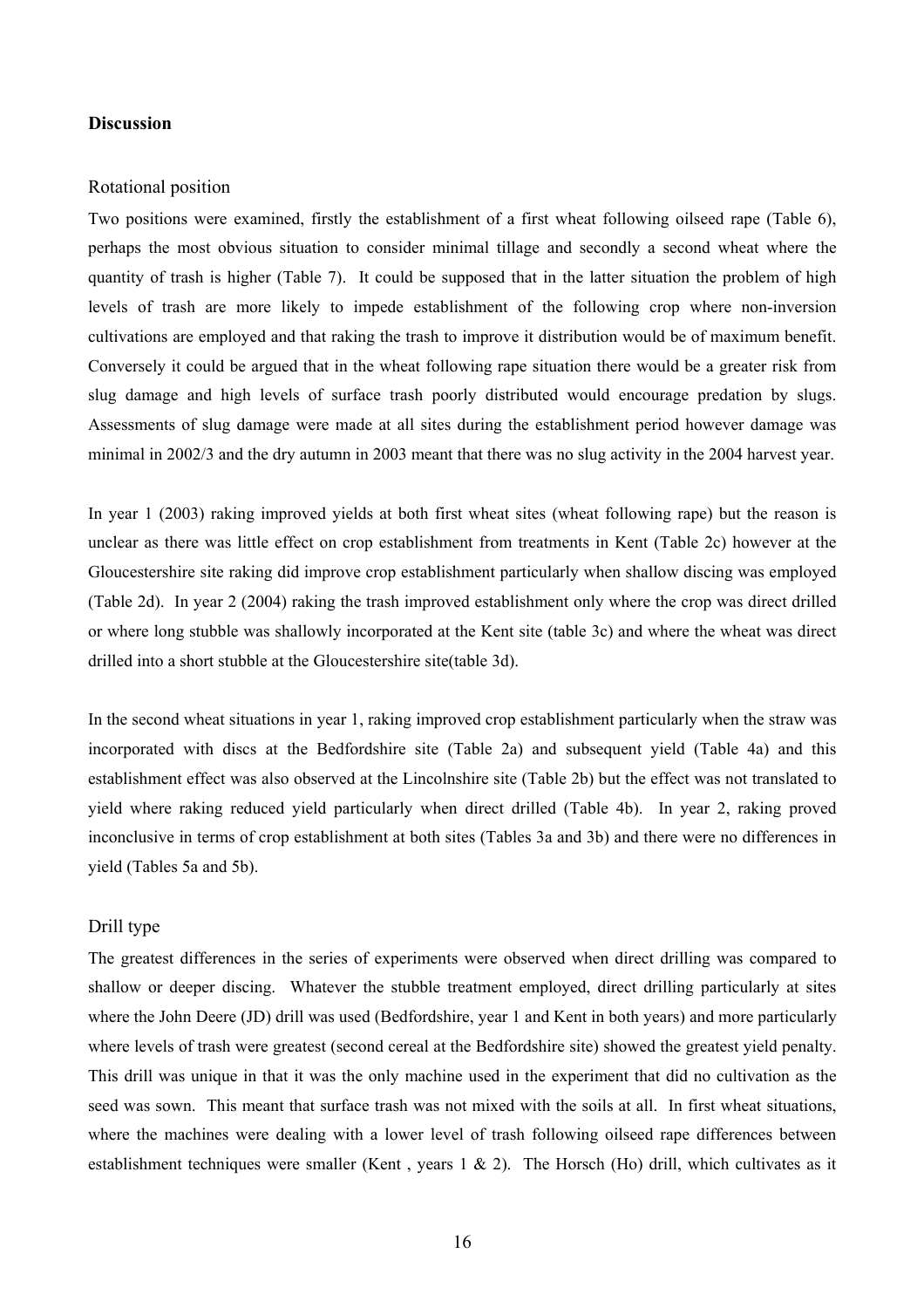sows still benefited from some primary cultivation and stubble treatment in a first wheat situation (Gloucestershire, year 1, Table 6) and a second wheat situation (Lincolnshire year 1, Table 7). In year 2 the Vaderstadt Rapid cultivator drill was used at the two second wheat sites; it too generally benefited from some primary cultivation but, as was seen with the Horsch at the Lincolnshire site in the previous year, there was a tendency for the deeper cultivation to result in lower yields (NS) particularly where the stubble was short (and consequently more loose trash was present).

## Soil type

Soil type had a greater effect on overall yield than in differences between treatments although it was at the lightest site (Gloucestershire) that the only significant yield differences were observed in a first wheat situation. At the medium and heavy soil type sites the greatest yield differences between stubble treatments and establishment method were observed in Bedfordshire and to a lesser extent in Lincolnshire.

Overall trash raking improved yield marginally  $(0.09 \t{tha})$ , its benefit was greatest  $(0.15 \t{tha})$  where the stubble had been trimmed with a topper ("short" in tables) to 10-15 cm. Where the stubble was left at 30 cm ("long") the effect was smaller still  $(0.04 \text{ t/ha})$ . Overall trimming the stubble improved yield by 0.25 t/ha. This difference was largely confined to the situations where no subsequent cultivation was done, i.e. the crop was direct-drilled. Yield differences were not statistically significant. The mean figure hides some big variations and it is difficult to explain why in some cases there were larger positive and negative effects from raking. Yield reductions from raking were sometimes evident. One possible explanation was that the treatment encouraged surface soil moisture loss. On the other hand there were cases where there was a clear benefit (eg Beds 1)

Deep cultivation (12 cm), whilst visually reducing surface trash often resulted in dry seedbeds and subsequently poorer establishment and lower yields. This was particularly so in 2004 when there was a prolonged dry period in the autumn.

Vaderstadt, Horsch and John Deere drills were used but there was no clear advantage from any particular design although yield differentials between direct drilling and the two degrees of cultivation were greatest when the John Deere disc drill was used.

Different establishment techniques had an effect on the amount of surface trash and raking did improve matters in terms of improving the distribution of straw more evenly and in some cases the establishment of the following wheat crop. However, statistically different yield reductions were only recorded in two of the eight experiments and they were associated with direct drilling and were usually associated with more trash on the surface (even in the case of the Gloucestershire site when this was oilseed rape trash).